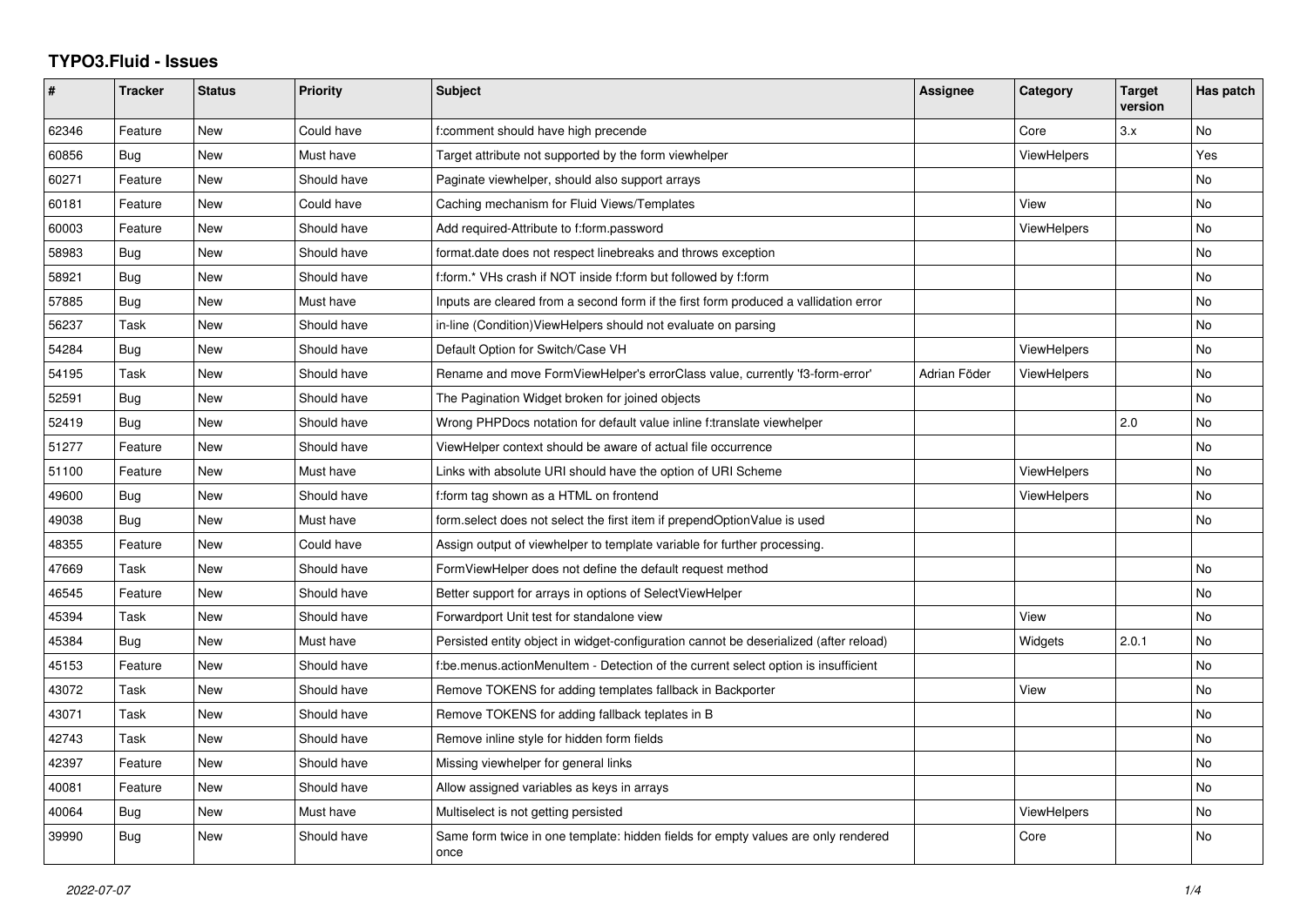| ∦     | <b>Tracker</b> | <b>Status</b> | Priority             | Subject                                                                                                     | <b>Assignee</b>        | Category           | <b>Target</b><br>version | Has patch |
|-------|----------------|---------------|----------------------|-------------------------------------------------------------------------------------------------------------|------------------------|--------------------|--------------------------|-----------|
| 39936 | Feature        | New           | Should have          | registerTagAttribute should handle default values                                                           |                        | ViewHelpers        |                          | <b>No</b> |
| 38369 | Bug            | New           | Must have            | Resource ViewHelpers should not fall back to request package                                                |                        | View               |                          | No        |
| 38130 | Feature        | New           | Should have          | Checkboxes and multiple select fields should have an assignable default value                               |                        |                    |                          | No        |
| 37619 | Bug            | New           | Should have          | Fatal Error when using variable in name attribute of Section ViewHelper                                     |                        | ViewHelpers        |                          | No        |
| 37095 | Feature        | New           | Should have          | It should be possible to set a different template on a Fluid TemplateView inside an<br>action               | Christopher<br>Hlubek  |                    |                          | No        |
| 36655 | Bug            | New           | Should have          | <b>Pagination Links</b>                                                                                     |                        | Widgets            |                          | No        |
| 36559 | Feature        | New           | Could have           | New widget progress bar                                                                                     |                        |                    |                          | Yes       |
| 36410 | Feature        | New           | Should have          | Allow templates to send arguments back to layout                                                            |                        | ViewHelpers        |                          | No        |
| 34309 | Task           | New           | Could have           | Unknown ViewHelpers cause exception - should be handled more graceful                                       |                        | <b>ViewHelpers</b> |                          | No        |
| 33551 | <b>Bug</b>     | New           | Must have            | View helper values break out of a partial scope                                                             | Sebastian<br>Kurfuerst | Core               |                          | No        |
| 33215 | Feature        | New           | Should have          | RFC: Dynamic values in ObjectAccess paths                                                                   |                        |                    |                          | No        |
| 32035 | Task           | <b>New</b>    | Should have          | Improve fluid error messages                                                                                |                        | Core               |                          | Yes       |
| 31955 | Feature        | New           | Should have          | f:uri.widget                                                                                                |                        | Widgets            |                          | No        |
| 30937 | <b>Bug</b>     | New           | Should have          | CropViewHelper stringToTruncate can't be supplied so it can't be easily extended                            |                        | ViewHelpers        |                          | Yes       |
| 30555 | Feature        | New           | Could have           | Make TagBuilder more extensible                                                                             |                        | Core               |                          | No        |
| 28554 | Bug            | New           | Should have          | (v4) implement feature flag to disable caching                                                              |                        |                    |                          | No        |
| 28553 | Bug            | New           | Should have          | improve XHProf test setup                                                                                   |                        |                    |                          | <b>No</b> |
| 28552 | Bug            | New           | Should have          | (v5) write ViewHelper test for compiled run; adjust functional test to do two passes<br>(uncached & cached) |                        |                    |                          | No        |
| 28550 | Bug            | New           | Should have          | (v4) make widgets cacheable, i.e. not implement childnodeaccess interface                                   |                        |                    |                          | No        |
| 28549 | Bug            | New           | Should have          | make widgets cacheable, i.e. not implement childnodeaccess interface                                        |                        |                    |                          | No        |
| 27607 | Bug            | New           | Must have            | Make Fluid comparisons work when first element is STRING, second is NULL.                                   |                        | Core               |                          | No        |
| 26664 | Task           | New           | Won't have this time | Clean up Form ViewHelpers                                                                                   |                        | ViewHelpers        |                          | <b>No</b> |
| 26658 | Task           | New           | Won't have this time | Make Form ViewHelpers consistent                                                                            |                        | ViewHelpers        |                          | No        |
| 13045 | Bug            | New           | Should have          | Entity decode of strings are different between if-conditions and output of variable                         |                        |                    |                          |           |
| 12863 | Bug            | New           | Should have          | Attributes of a viewhelper can't contain a '-'                                                              | Sebastian<br>Kurfuerst | Core               |                          | No        |
| 10911 | Task           | New           | Should have          | Tx_Fluid_ViewHelpers_Form_AbstractFormViewHelper->renderHiddenIdentityField<br>should be more reliable      |                        | ViewHelpers        |                          | No        |
| 10472 | Feature        | New           | Could have           | Fluid Standalone distribution                                                                               |                        | Core               |                          | No        |
| 9950  | Task           | New           | Should have          | Binding to nested arrays impossible for form-elements                                                       |                        | ViewHelpers        |                          |           |
| 9514  | Feature        | New           | Should have          | Support explicit Array Arguments for ViewHelpers                                                            |                        |                    |                          |           |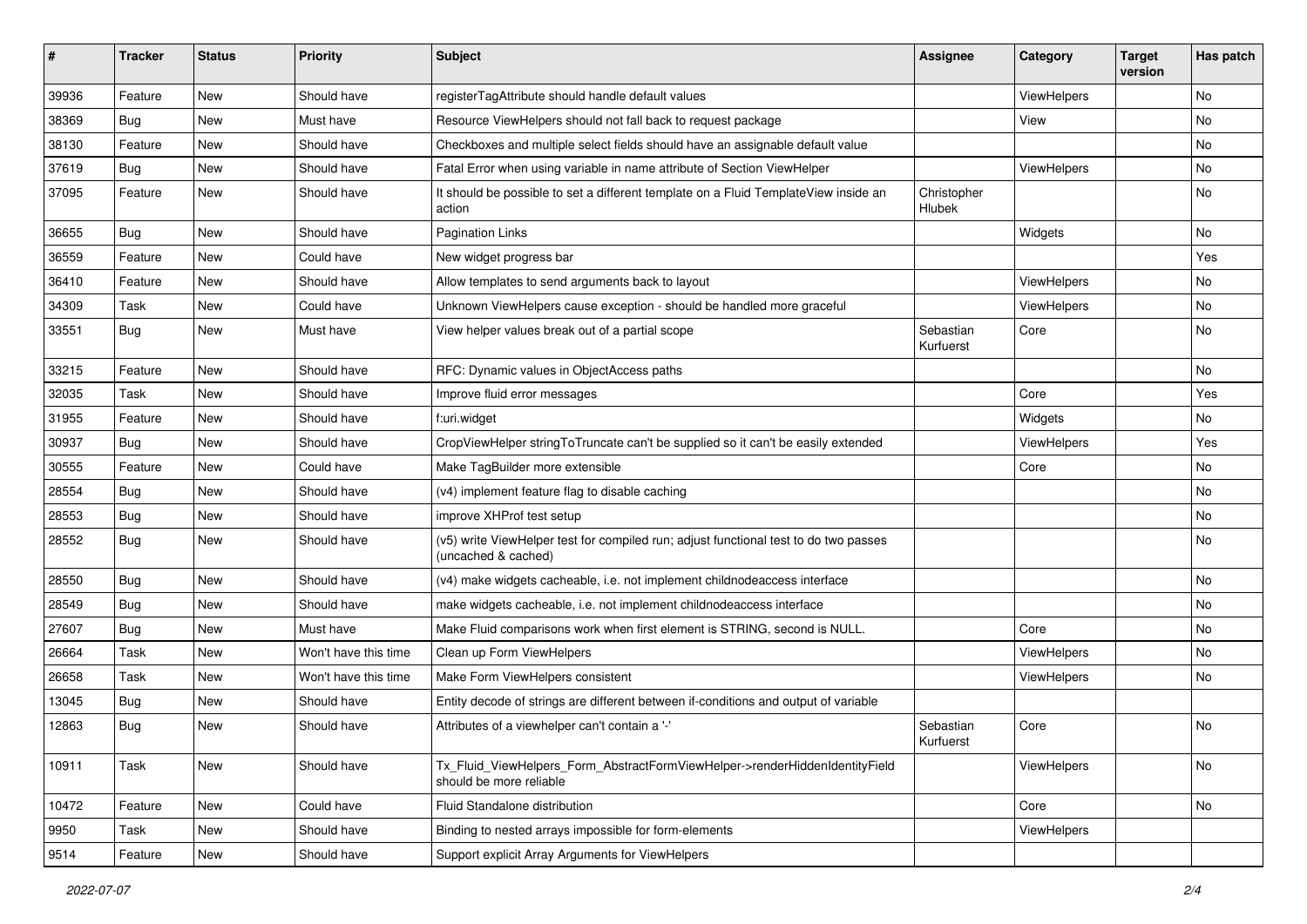| ∦     | <b>Tracker</b> | <b>Status</b>            | <b>Priority</b> | Subject                                                                         | Assignee                    | Category           | <b>Target</b><br>version | Has patch |
|-------|----------------|--------------------------|-----------------|---------------------------------------------------------------------------------|-----------------------------|--------------------|--------------------------|-----------|
| 8648  | Bug            | New                      | Should have     | format.crop ViewHelper should support all features of the crop stdWrap function |                             | <b>ViewHelpers</b> |                          | No        |
| 7608  | Feature        | New                      | Could have      | Configurable shorthand/object accessor delimiters                               |                             | Core               |                          | Yes       |
| 4704  | Feature        | New                      | Should have     | Improve parsing exception messages                                              |                             | Core               |                          |           |
| 3725  | Feature        | New                      | Could have      | CSS Engine                                                                      | Christian Müller            | ViewHelpers        |                          | No        |
| 3481  | <b>Bug</b>     | New                      | Should have     | Use ViewHelperVariableContainer in PostParseFacet                               |                             | Core               |                          | No        |
| 1907  | Feature        | New                      | Could have      | Default values for view helpers based on context                                |                             | Core               |                          |           |
| 28551 | Bug            | Accepted                 | Should have     | (v4) backport VHTest                                                            | Sebastian<br>Kurfuerst      |                    |                          | No        |
| 9005  | Feature        | Accepted                 | Could have      | Fluid Template Analyzer (FTA)                                                   | Sebastian<br>Kurfuerst      |                    |                          |           |
| 5933  | Feature        | Accepted                 | Should have     | Optional section rendering                                                      | Sebastian<br>Kurfuerst      | ViewHelpers        |                          | No        |
| 58862 | Bug            | Needs<br>Feedback        | Should have     | FormViewHelper doesn't accept NULL as value for \$arguments                     | <b>Bastian</b><br>Waidelich | ViewHelpers        |                          | Yes       |
| 46289 | Bug            | Needs<br>Feedback        | Should have     | Enable Escaping Interceptor in XML request format                               |                             | View               | 2.0.1                    | No        |
| 46091 | Task           | <b>Needs</b><br>Feedback | Should have     | Show source file name and position on exceptions during parsing                 |                             |                    |                          | No        |
| 45345 | Feature        | Needs<br>Feedback        | Should have     | Easy to use comments for fluid that won't show in output                        |                             |                    |                          |           |
| 36662 | Bug            | Needs<br>Feedback        | Should have     | Checked state isn't always correct when property is collection                  | Kevin Ulrich<br>Moschallski | ViewHelpers        | 1.1.1                    | No        |
| 33628 | Bug            | Needs<br>Feedback        | Must have       | Multicheckboxes (multiselect) for Collections don't work                        | Christian Müller            | ViewHelpers        |                          | No        |
| 33394 | Feature        | Needs<br>Feedback        | Should have     | Logical expression parser for BooleanNode                                       | <b>Tobias Liebig</b>        | Core               |                          | No        |
| 8989  | Feature        | Needs<br>Feedback        | Could have      | Search path for fluid template files                                            |                             | View               |                          | No        |
| 8491  | Task           | Needs<br>Feedback        | Should have     | link.action and uri.action differ in absolute argument                          | Karsten<br>Dambekalns       | ViewHelpers        |                          | No        |
| 3291  | Feature        | Needs<br>Feedback        | Should have     | Cacheable viewhelpers                                                           |                             |                    |                          | No        |
| 65424 | Bug            | <b>Under Review</b>      | Should have     | SelectViewHelper must respect option(Value Label)Field for arrays               |                             | ViewHelpers        |                          | No        |
| 59057 | Bug            | <b>Under Review</b>      | Must have       | Hidden empty value fields shoud be disabled when related field is disabled      | Bastian<br>Waidelich        | <b>ViewHelpers</b> |                          | No        |
| 55008 | <b>Bug</b>     | <b>Under Review</b>      | Should have     | Interceptors should be used in Partials                                         | Christian Müller            |                    |                          | No        |
| 53806 | Bug            | <b>Under Review</b>      | Should have     | Paginate widget maximumNumberOfLinks rendering wrong number of links            | Bastian<br>Waidelich        | Widgets            |                          | No        |